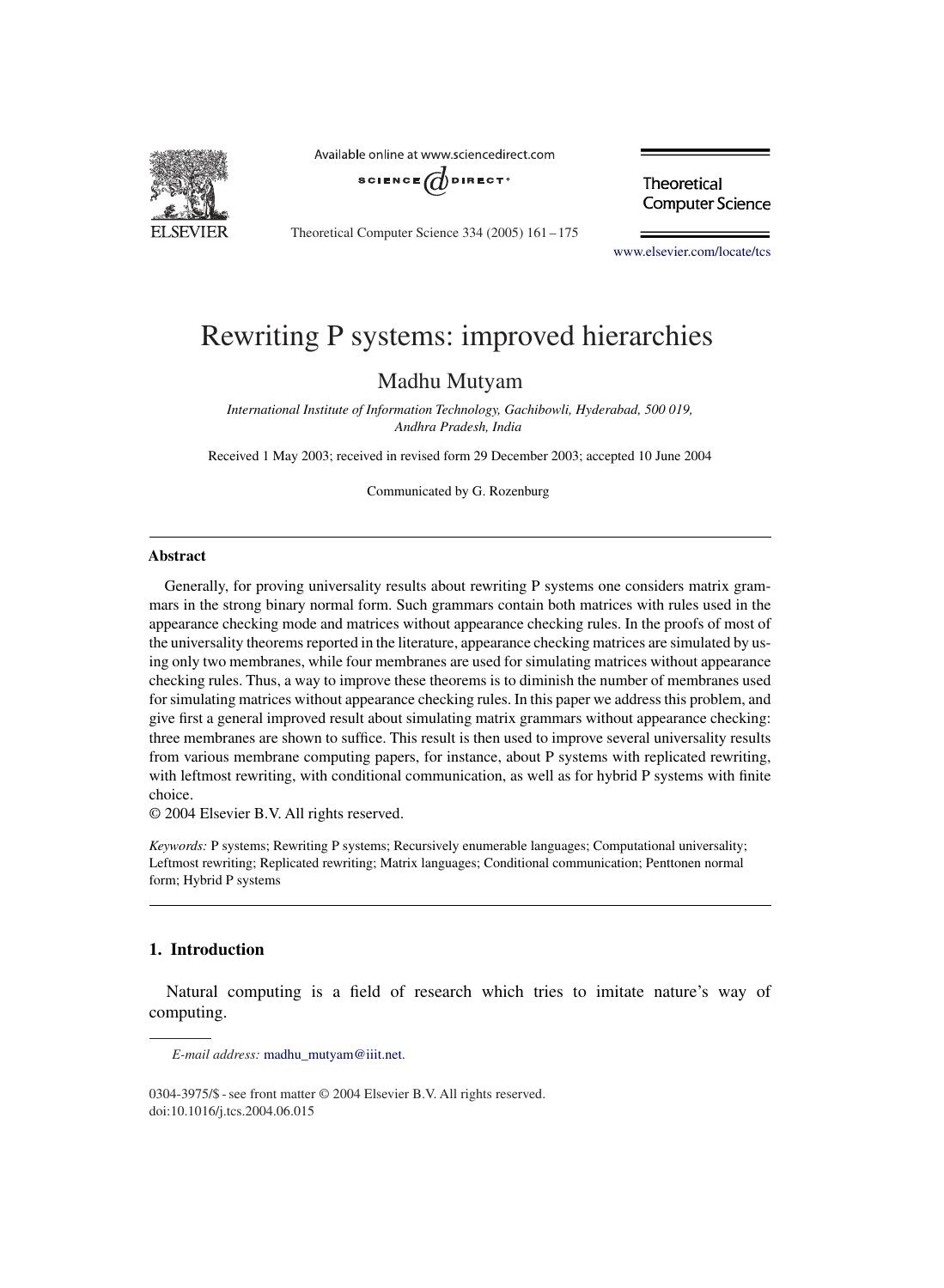P systems [12] is a branch of natural computing which abstracts from the structure and the functioning of living cells. Cells contain several compartments and these compartments contain chemical compounds. The chemical compounds are processed by using chemical reactions. In correspondence to the structure and the functioning of a cell, a P system has a membrane structure and each membrane contains objects and evolution rules. Using evolution rules objects can be created or destroyed or even sent to neighboring membranes. Based on the type of objects and the type of evolution rules several variants of P systems are defined. In this work we concentrate on *rewriting P systems* [11], where we consider string-objects and context-free rules for processing these objects. The reader is assumed to be familiar with formal language theory basic elements, for instance, from [14], as well as with basics of membrane computing, for instance from [13].

A *rewriting P system* of degree *n*,  $n \ge 1$ , is a construct

$$
\Pi=(V, T, \mu, L_1, \ldots, L_n, R_1, \ldots, R_n),
$$

where:

- $V$  is the total alphabet of the system;
- $T \subseteq V$  is the terminal alphabet;
- $\mu$  is a membrane structure;
- $L_i$ ,  $1 \leq i \leq n$ , are finite languages over V, representing the strings initially present in the regions  $1, \ldots, n$  of  $\mu$ ;
- $R_i$ ,  $1 \leq i \leq n$ , are finite sets of rewriting rules of the form  $X \to v(tar)$ , where  $X \in V$ ,  $v \in V^*$ , and  $tar \in \{here, out, in\}.$

We process string-objects in rewriting P systems with rules of the form  $X \to v(tar)$ , where  $X \rightarrow v$  is a usual context-free rule and *tar*  $\in$  {*here, in, out*} is a target indication specifying the region where the result of rewriting should go. All strings are processed in parallel, but each single string is rewritten by only one rule. In other words, the parallelism is maximal at the level of strings and rules, but the rewriting is sequential at the level of the symbols from each string.

The configurations and the computations of  $\Pi$  are defined in the usual manner (for detailed explanation one can refer to [11]). A computation is *successful* if and only if it halts, i.e., there is no rule applicable to the strings present in the last configuration.

The result of a successful computation consists of the strings over  $T$  which can be ejected from the skin membrane. We denote by  $L(\Pi)$  the language computed by  $\Pi$  in the way described above and by  $RP_n(i|o)$  the family of languages generated by rewriting P systems of degree at most *n*. If there is no bound on the degree of membrane system, we replace  $n$  with  $*$ .

## **2. Prerequisites**

Before proceeding to the main section of the paper, we recall the definition of matrix grammars and Penttonen normal form.

A context-free *matrix* grammar with appearance checking is a 5-tuple  $G = (N, T, S, \mathbf{S})$  $M, F$ ), where N and T are disjoint sets of nonterminals and terminals, respectively,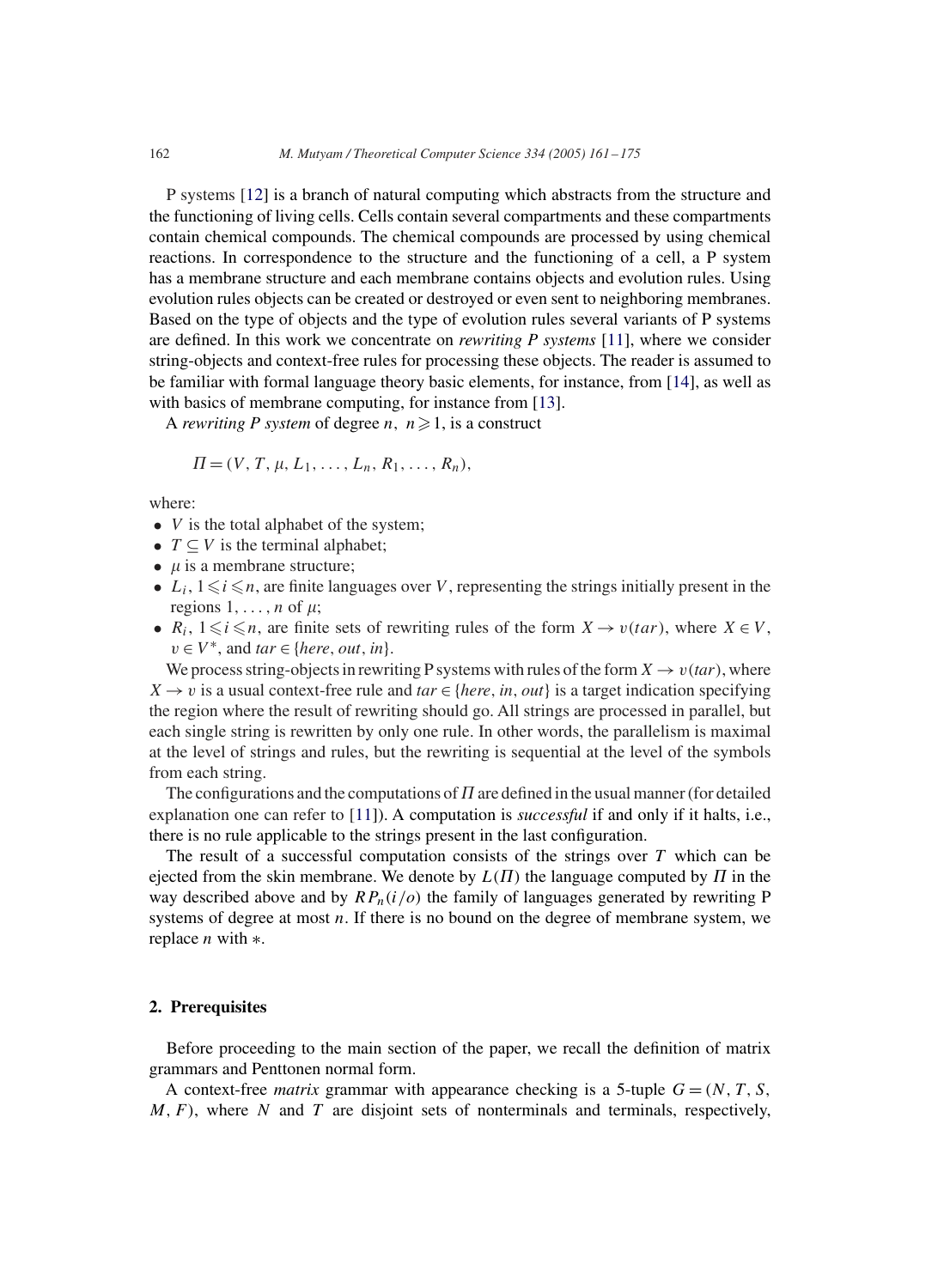$S \in N$  is the start symbol, M is a finite set of matrices, i.e., sequences of the form  $(A_1 \rightarrow z_1, \ldots, A_n \rightarrow z_n)$ ,  $n \ge 1$ , of context-free rules, and F is a set of occurrences of rules in M. For a sentential form x, an element  $m = (r_1, r_2, \ldots, r_n)$  is executed by applying productions  $r_1, r_2, \ldots, r_n$  one after another, in the strict order they are listed, with the exception that if some  $r_i$ ,  $1 \leq i \leq n$ , cannot be applied, then it has to be an element of F and the next production  $r_{i+1}$  has to be taken into consideration. If these conditions do not hold, the matrix is not applicable. The resulting sentential form  $y$  is said to be the string directly derived from  $x$ . If  $F$  is the empty set, a matrix grammar without appearance checking is presented.

We denote by  $MAT_{ac}$  the family of languages generated by matrix grammars with appearance checking. We omit the lower index  $ac$ , if we consider only matrix grammars without appearance checking.

A matrix grammar with appearance checking  $G = (N, T, S, M, F)$  is said to be in *binary normal form* if  $N = N_1 \cup N_2 \cup \{S, \dagger\}$ , with these three sets mutually disjoint, and the matrices in  $M$  are in one of the following forms:

(1)  $(S \rightarrow XA)$ , with  $X \in N_1$ ,  $A \in N_2$ ;

(2)  $(X \to Y, A \to x)$ , with  $X, Y \in N_1, A \in N_2, x \in (N_2 \cup T)^*$ ;

(3)  $(X \to Y, A \to \dagger)$ , with  $X, Y \in N_1, A \in N_2$ ;

(4)  $(X \to \lambda, A \to x)$ , with  $X \in N_1, A \in N_2, x \in T^*$ .

Moreover, there is only one matrix of type 1 and F consists exactly all rules  $A \rightarrow \dagger$ appearing in matrices of type  $3$ ;  $\dagger$  is called a trap symbol, because once introduced, it is never removed. A matrix of type 4 is used only once, in the last step of the derivation. Matrices of type 1, 2 and 4 are called matrices without appearance checking and those of type 3 are called appearance checking matrices.

According to [2], for each matrix grammar there is an equivalent matrix grammar in binary normal form. For an arbitrary matrix grammar  $G = (N, T, S, M, F)$ , let us denote by  $ac(G)$ , the cardinality of the set { $A \in N \mid A \rightarrow \alpha \in F$ }. If a matrix grammar G is in binary normal form and  $ac(G) \leq 2$ , it is said to be in *strong binary normal form*. In [4], it was proved that each recursively enumerable language can be generated by a matrix grammar G such that  $ac(G) \leq 2$ .

In the literature of formal language theory, there are several normal forms for *type* 0 grammars. One such normal form is Penttonen normal form. Any *type* 0 grammar  $G = (N, T, S, R)$  is in *Penttonen normal form* if each rule in R is one of the following forms:

 $A \rightarrow \lambda$ ,  $A \rightarrow a$ ,  $A \rightarrow BC$ ,  $AB \rightarrow AC$ , for  $A, B, C \in N$  and  $a \in T$ .

#### **3. Improved results**

In this section we give some improved results of rewriting P systems. First we show that only three membranes are enough for generating matrix languages. Based on this result, we can improve the universality result for P systems with replicated rewriting. If we take leftmost rewriting into consideration, then matrix grammars can be simulated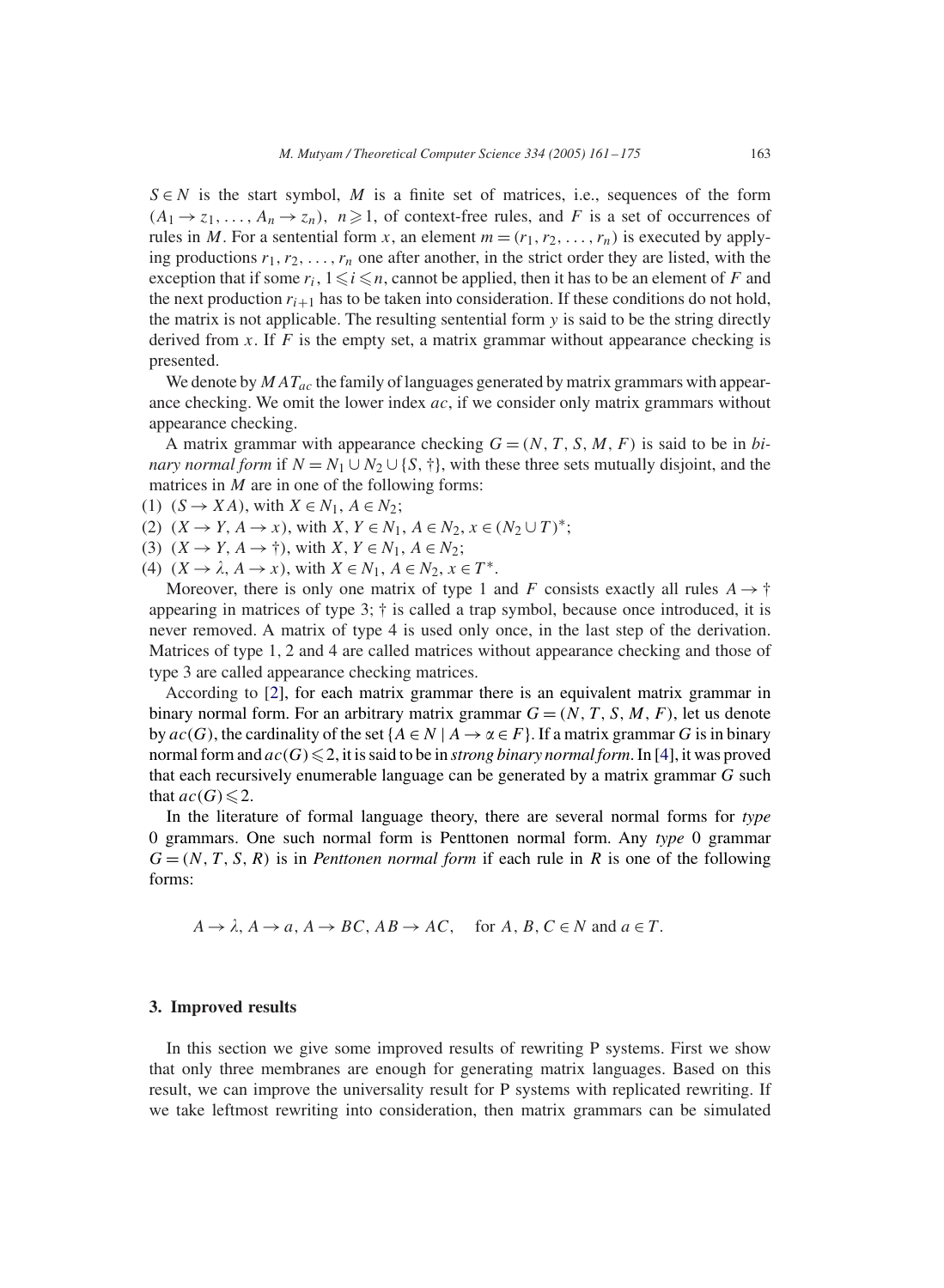with rewriting P systems of degree 2. This result improves the universality result for P systems with leftmost rewriting.

#### *3.1. Simulating matrix grammars*

From [3], we know that rewriting P systems of degree 4 generate all matrix languages. The following theorem improves this result.

#### **Theorem 3.1.** *MAT* =  $RP_3(i/\rho)$ .

**Proof.** Let  $G = (N, T, S, M)$  be a matrix grammar without appearance checking in binary normal form with  $(S \to XA)$  as the first matrix. Here  $N = N_1 \cup N_2 \cup \{S\}$  and  $M = \{m_i \mid 1 \leq i \leq k\}$ , where each  $m_i, 1 \leq i \leq k$ , is a matrix. We replace every production of the form  $X \to \lambda$  with  $X \to f$ , where f is a new symbol.

We now construct the P system

$$
\Pi = (V, T, [1[2[3 332], \{XA\}, \emptyset, \emptyset, R_1, R_2, R_3),
$$

where:

- $V = N_1 \cup N_2 \cup \{X', X_i \mid X \in N_1, 1 \leq i \leq k\} \cup \{f, f', f \mid 1 \leq i \leq k\} \cup \{A_i, A'_i \mid A \in N_2,$  $1 \leq i \leq k$ ;
- $R_1$  contains the following rules:
	- (1)  $A \rightarrow x A_i(in)$ , for  $m_i : (X \rightarrow Y, A \rightarrow x), 1 \leq i \leq k;$
	- (2)  $Y' \rightarrow Y(here), Y \in N_1 \cup \{f\};$
	- (3)  $f \rightarrow \lambda(out);$
- $R_2$  contains the following rules:
	- (1)  $X \to Y_i(in)$ , for  $m_i : (X \to Y, A \to x)$ ,  $Y \in N_1 \cup \{f\}$ ,  $1 \leq i \leq k$ ;
	- (2)  $A'_i \to A'_{i-1}(in)$ ,  $1 < i \leq k$ ;
	- (3)  $A'_1 \rightarrow \lambda(out);$
- $R_3$  contains the following rules:
	- (1)  $A_i \rightarrow A'_i$  (here),  $1 \leq i \leq k$ ;
	- (2)  $Y_i \to Y_{i-1}(out), Y \in N_1 \cup \{f\}, 1 < i \leq k;$
	- (3)  $Y_1 \to Y' (out), Y \in N_1 \cup \{f\}.$

The initial configuration of the system is  $[1XA[2]3]3]2]1$ . Let us suppose that at a particular instance we have a configuration of the form  $[1Xw_1Aw_2[2s_3]_3]_2]_1$ . In order to simulate a matrix  $m_i$ :  $(X \to Y, A \to x)$ , we apply a rule  $R_1(1)$ , so that the configuration of the system is changed to  $\left[\frac{1}{2}Xw_1xA_iw_2\right]$  [3]<sub>2</sub>]<sub>1</sub>. In membrane 2 we can only apply a rule of type  $R_2(1)$ . After applying such a rule, the configuration of the system becomes  $\left[\frac{1}{2}[\frac{3}{4}Y_i X A_i w_2] \frac{3}{2}\right]$ . In membrane 3 we can first apply either  $R_3(1)$  or  $R_3(2)$ . If we apply  $R_3(2)$  first, then the configuration becomes  $\left[\frac{1}{2}Y_{i-1}w_1xA_iw_2\left[\frac{3}{3}\right]\frac{3}{2}\right]_1$ , and we cannot proceed further. Otherwise, i.e., if we apply  $R_3(1)$  first, the resulting string will remain in the same membrane, so that in the next step we can apply  $R_3(2)$ . After this step of rewriting, the configuration of the system will be  $\left[\frac{1}{2}Y_{j-1}w_1xA'_i w_2\right]$   $\left[\frac{1}{3}I_2\right]_1$ . Now in membrane 2, we can apply  $R_2(2)$  (if  $i \neq 1$ ) so that the configuration is changed to  $\left[\frac{1}{2}[\frac{3}{Y_{i-1}x}A_{i-1}w_2]\frac{3}{2}\right]$ . We repeat this process to decrease the subscript values of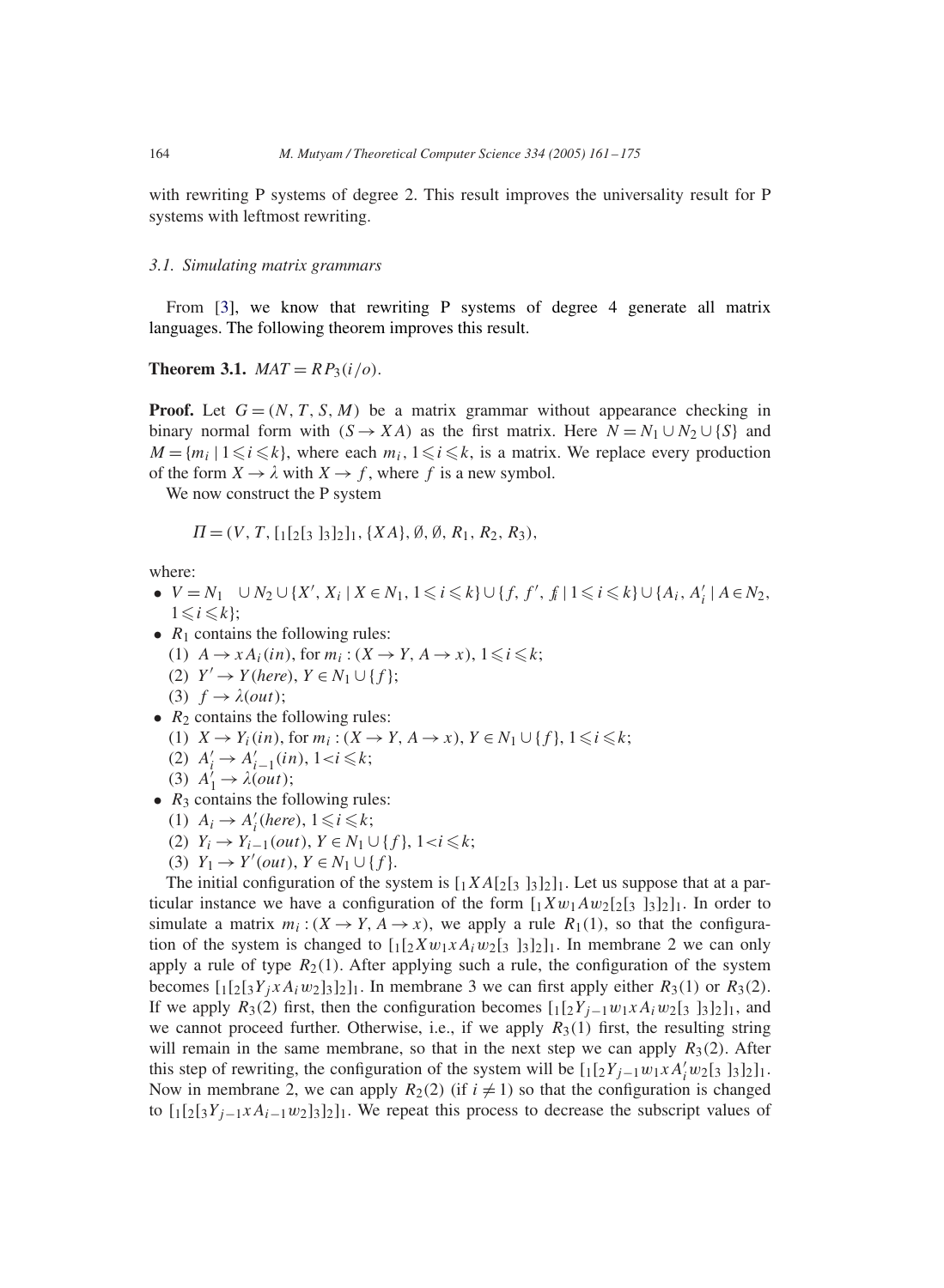Y and A until one of these subscripts becomes 1. If  $j \neq i$ , then we have the following cases:

• if  $j>i$ , then at some stage we reach a configuration of the form

$$
[1[^{2}Y_{j-i}w_{1}xA_{1}^{\prime}w_{2}[_3\;]_3]_2]_1.
$$

Here we can only apply  $R_2(3)$ , so that the configuration is changed to  $[1Y_{j-i}w_1xw_2[2]_3$  $\lfloor 3 \rfloor_2 \rfloor_1$ . If there is no nonterminal  $B \in N_2$  in  $w' = w_1 x w_2$ , then we cannot proceed further. On the other hand, if any nonterminal  $B \in N_2$  is present in w', then with  $R_1(1)$  we can send the resulting string  $w''$  to membrane 2. In membrane 2 no rule can be applied, so that we cannot proceed further.

• if  $j \lt i$ , then at some stage we reach a configuration of the form

$$
[1[2s]_3Y_1w_1xA_{i-j+1}'w_2]_3]_2]_1.
$$

Here we can only apply  $R_3(3)$ , so that the configuration is changed to  $\left[\frac{1}{2}Y'w_1xA'_i\right]_{j+1}$  $w_2$ [3 ]3]<sub>2</sub>]<sub>1</sub>. Since  $j < i$ , we can only apply  $R_2$ (2), so that the configuration becomes  $\left[\frac{1}{2}[3Y'w_1xA_1']$   $\frac{1}{2}[3]$  and the system will be halted (since no rule from  $R_3$  can be applied), and no result is obtained.

In order to get a successful computation, the value of  $i$  must be equal to that of  $j$ . In such a case, at a certain stage we have the following configuration:

$$
[\mathstrut_1[\mathstrut_2[\mathstrut_3 Y_1 w_1 x A_1' w_2]\mathstrut_3]\mathstrut_2]\mathstrut_1.
$$

We now apply  $R_3(3)$ , so that the configuration becomes  $\left[\frac{1}{2}Y'w_1xA'_1w_2\right]_3\left[\frac{1}{3}\right]_2\left]\left[\frac{1}{2}\right]_1\right]$ . In membrane 2, we apply  $R_2(3)$  and obtain  $\left[\frac{1}{2}V'w_1xw_2\right]\left[\frac{1}{2}\right]$  and  $\left[\frac{1}{2}\right]$  i. In membrane 1, we can first apply either  $R_1(1)$  or  $R_1(2)$ . If we apply  $R_1(1)$  first, then the system will be halted. In order to proceed further, we first apply  $R_1(2)$  and then repeat the same process as above simulating another matrix of G. Whenever the symbol  $f$  is introduced in the sentential form (this indicates the last step of the derivation in G), the string will be sent out using  $R_1(3)$ . We consider terminal strings which are ejected from the system as the result of the computation. Therefore,  $L(G) = L(\Pi)$ , hence  $MAT \subseteq RP_3(i/O)$ . The inclusion  $RP_*(i/O) \subseteq MAT$  was proved in [3], and thus we have the equality  $MAT = RP_3(i/\rho)$ .  $\Box$ 

# *3.2. Replicated rewriting*

Here we consider a variant of rewriting P systems, i.e., *P systems with replicated rewriting* [6], where the evolution rules are replicated rewriting rules. A replicated rewriting rule is of the form  $X \to v_1(tar_1) \cdots \cdots \cdots \cdots \cdots$  ( $v_n(tar_n)$ ). To apply this rule to a string w one replaces one occurrence of X in w by  $v_1, \ldots, v_n$ , in a context-free manner. Thus, this rewriting yields *n* strings,  $w_1v_1w_2,\ldots,w_1v_nw_2$ , where  $w = w_1Xw_2$ . As usual, these *n* strings are sent to regions indicated by the targets  $tar_1, \ldots, tar_n$ , respectively.

We denote by  $RRP_n(i/\rho), n\geq 1$ , the family of languages generated by P systems with replicated rewriting of degree at most n.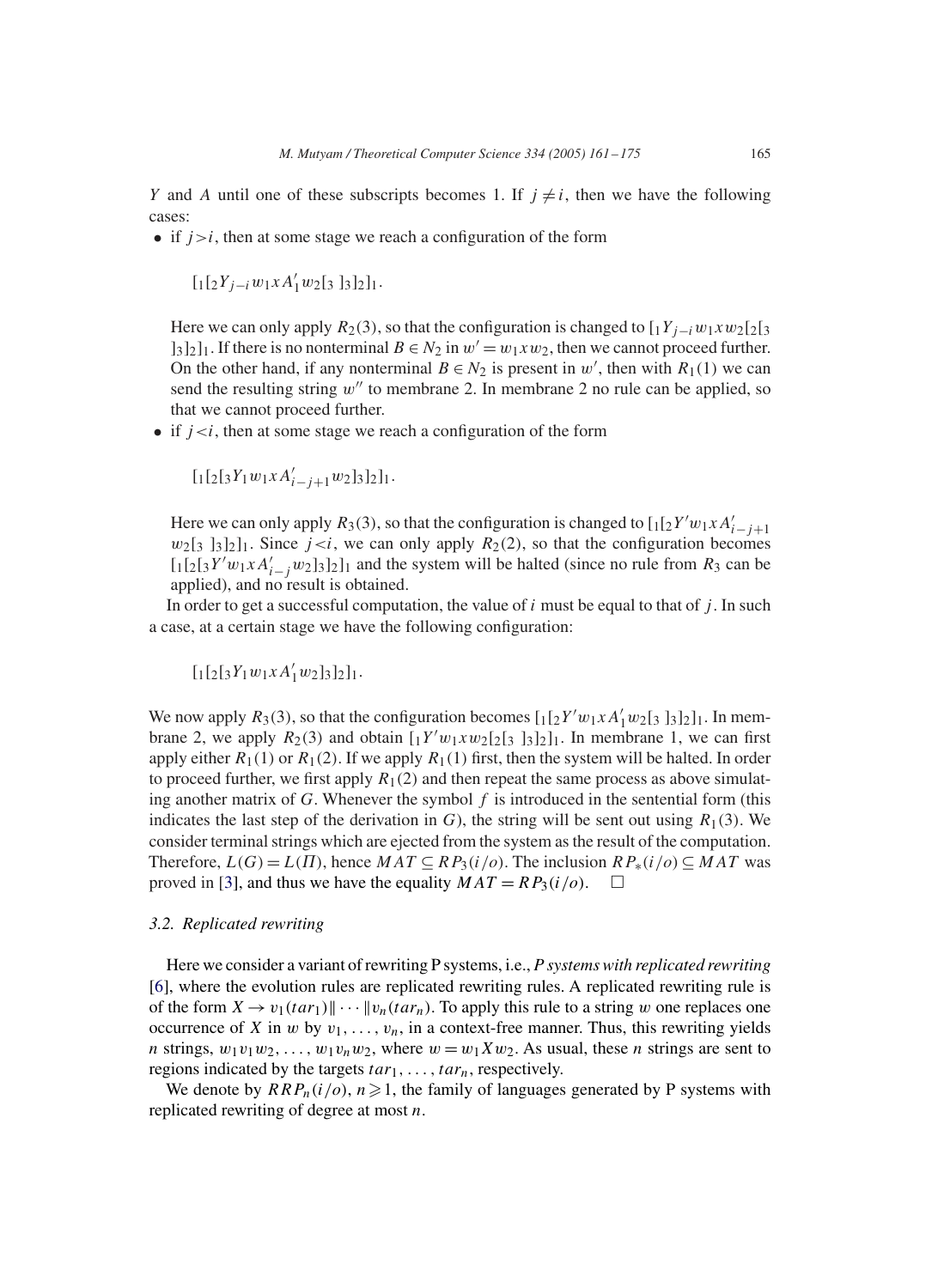From [10], we know that the universality for P systems with replicated rewriting can be achieved with *six* membranes. We improve this result and show that universality can be achieved with *five* membranes.

# **Theorem 3.2.**  $RE = RRP_5(i/\sigma)$ .

**Proof.** We prove only the inclusion  $RE \subseteq RRP_5(i|o)$ , the reverse inclusion can be proved in a straightforward manner. Let us consider a matrix grammar with appearance checking,  $G = (N, T, S, M, F)$ , in strong binary normal form with  $N = N_1 \cup N_2 \cup \{S, \dagger\}$ . Assume that  $ac(G) = 2$ , and let  $B^{(1)}$  and  $B^{(2)}$  be the two objects in  $N_2$  for which we have rules  $B^{(j)} \to \dagger$  in matrices of M. Let us assume that we have h matrices of the form  $(X \to Y, B^{(j)} \to \dagger)$ ,  $X, Y \in N_1$ ,  $j \in \{1, 2\}$ ,  $1 \leq i \leq h$ , and k matrices of the form  $m_i: (X \to Y, A \to x), \quad X \in N_1, \quad A \in N_2, \quad Y \in N_1 \cup \{\lambda\}, \text{ and } x \in (N_2 \cup T)^*, \quad 1 \leq i \leq k.$ Each matrix of the form  $(X \to \lambda, A \to x)$ ,  $X \in N_1$ ,  $A \in N_2$ ,  $x \in T^*$ , is replaced by  $(X \to f, A)$  $A \rightarrow x$ ), where f is a new object. We continue to label the obtained matrix in the same way as the original one. The matrices of the form  $(X \to Y, B^{(j)} \to \dagger)$ ,  $X, Y \in N_1$  are labeled by  $m'_i$ , with  $i \in lab_j$ , for  $j \in \{1, 2\}$ , such that  $lab_1, lab_2$  and  $lab_0 = \{1, 2, ..., k\}$  are mutually disjoint sets.

We construct the P system

$$
\Pi = (V, T, \mu, L_1, \ldots, L_5, R_1, \ldots, R_5),
$$

where:

- $V = N_1 \cup N_2 \cup T \cup \{X', X^{(1)}, X^{(2)}, X_i \mid X \in N_1, 1 \leq i \leq k\} \cup \{A_i, A'_i \mid A \in N_2, 1 \leq i \leq k\}$  $\cup \{Z, f, f', \dagger\} \cup \{f_i \mid 1 \leq i \leq k\};$
- $\mu = [1[2[3]3]2[4]4[5]5]1;$
- $L_1 = \{XA\};$
- $L_i = \emptyset$ ,  $2 \leq i \leq 5$ ;
- $R_1$  contains the following rules:
	- (1)  $A \rightarrow x A_i(in)$ , for  $m_i : (X \rightarrow Y, A \rightarrow x), 1 \leq i \leq k;$
	- (2)  $Y' \rightarrow Y(here), Y \in N_1 \cup \{f\};$
	- (3)  $X \to Y(here) || Y^{(1)}(in), \text{ for } m'_i : (X \to Y, B^{(1)} \to \dagger);$
	- (4)  $X \to Y(here) || Y^{(2)}(in)$ , for  $m'_i : (X \to Y, B^{(2)} \to \dagger);$
	- (5)  $f \rightarrow \lambda(out);$
- $R_2$  contains the following rules:
	- (1)  $X \to Y_i(in)$ , for  $m_i : (X \to Y, A \to x)$ ,  $Y \in N_1 \cup \{f\}$ ,  $1 \leq i \leq k$ ;
	- (2)  $A'_i \to A'_{i-1}(in)$ ,  $1 < i \leq k$ ;
	- (3)  $A'_1 \rightarrow \lambda(out);$
	- (4)  $Y^{(1)} \rightarrow \dagger$  (*here*);
	- (5)  $Y^{(2)} \rightarrow \dagger$  (*here*);
	- (6) †→ †(*here*);
- $R_3$  contains the following rules:
- (1)  $A_i \rightarrow A'_i$  (here),  $1 \leq i \leq k$ ;
- (2)  $Y_i \to Y_{i-1}(out), Y \in N_1 \cup \{f\}, 1 < i \leq k;$
- (3)  $Y_1 \to Y' (out), Y \in N_1 \cup \{f\};$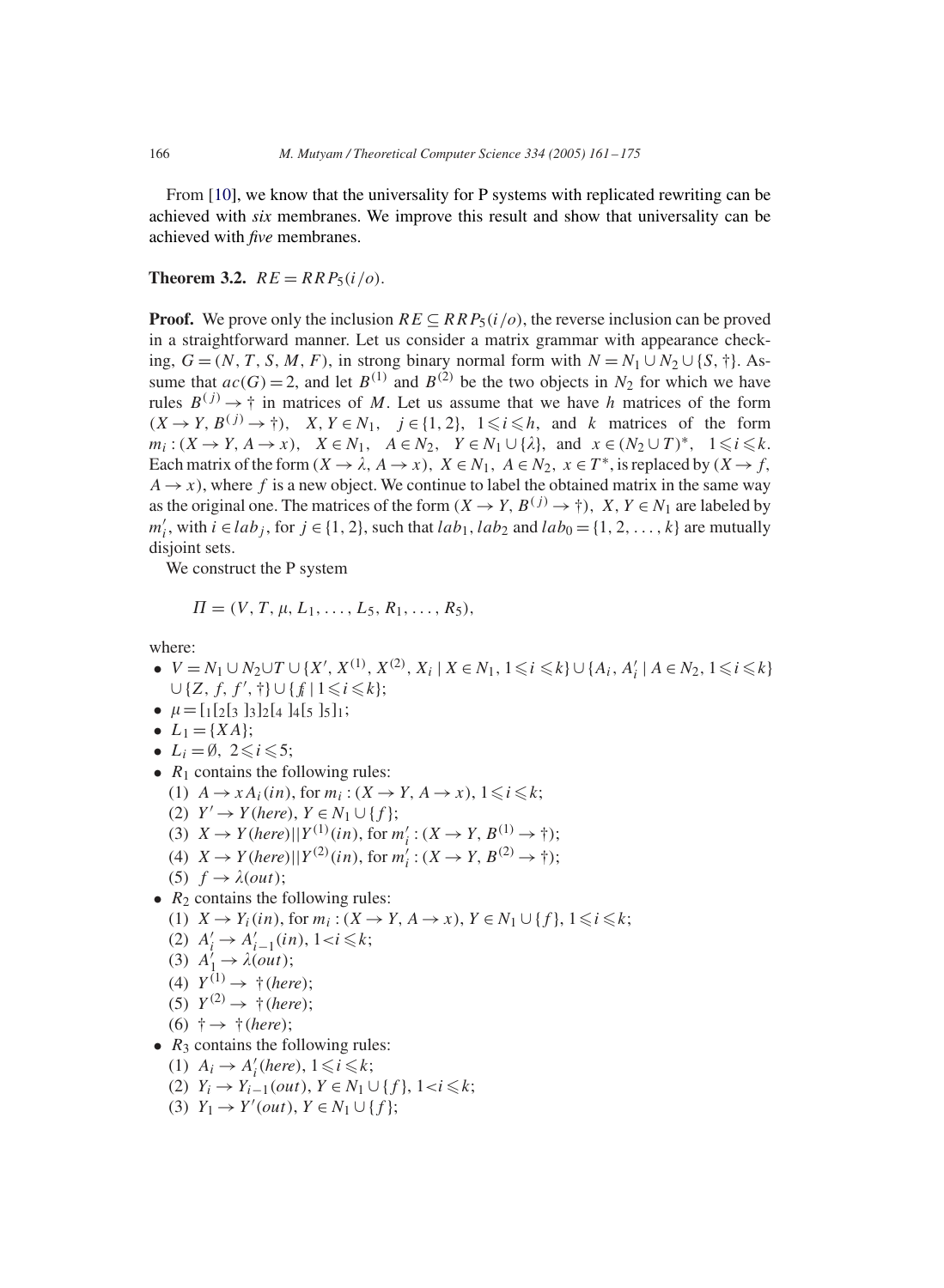- $R_4$  contains the following rules:
	- $(1) B^{(1)} \rightarrow \dagger$  (*here*);
	- (2)  $A_i \rightarrow \dagger$  (*here*),  $A \in N_2$ ,  $1 \leq i \leq k$ ;
	- (3)  $Y^{(2)} \rightarrow \dagger$  (*here*);
	- (4) †→ †(*here*);
- $R_5$  contains the following rules:
	- (1)  $B^{(2)} \rightarrow \dagger$  (*here*);
	- (2)  $A_i \rightarrow \dagger$  (*here*),  $A \in N_2$ ,  $1 \leq i \leq k$ ;
	- (3)  $Y^{(1)} \rightarrow \dagger$  (*here*);
	- (4) †→ †(*here*).

Here we explain the procedure to simulate appearance checking matrices, because for other type of matrices the procedure is same as the one explained in the proof of Theorem 3.1.

In order to simulate a matrix  $m'_i : (X \to Y, B^{(1)} \to \dagger)$  of type 3(*a*), we apply the replicated rewriting rule  $X \to Y(here) || Y^{(1)}(in)$ , so that the string *Yw* remains in the same membrane and the other one  $Y^{(1)}w$  is sent to any one of the three inner membranes. If  $Y^{(1)}w$  is sent to either membrane 2 or 5, then a trap symbol is introduced and the computation never halts. In order to get result of a computation, the string  $Y^{(1)}w$  is sent to membrane 4. If the string  $Y^{(1)}$ w contains any symbol  $B^{(1)}$ , then a trap symbol is introduced and the computation never halts. Otherwise, the string  $Y^{(1)}w$  remains as it is and we cannot consider it for result of a computation and the computation continues with the other string. In this way we can simulate the matrix. Similar procedure can be given for a matrix of type  $3(b)$ .

These operations can be iterated, hence any derivation in G can be simulated by a computation in  $\Pi$  and, conversely, the computations in  $\Pi$  correspond to correct derivations in G. Thus, the equality  $L(\Pi) = L(G)$  follows.  $\Box$ 

# *3.3. Leftmost rewriting*

A restriction in the use of rules of *rewriting P systems* was considered in *P systems with leftmost rewriting* [3], where any string is rewritten in the leftmost position which can be rewritten by a rule from its region. In order to apply a rule, we examine the symbols of the string, step by step, from left to right and the first one which can be rewritten by a rule from the region of the string is rewritten. If there are several rules with same left-hand side symbol, we can select one of them nondeterministically.

We denote by  $RP_n(\text{left})$ ,  $n \geq 1$ , the family of languages generated by P systems with leftmost rewriting of degree at most  $n$ .

**Theorem 3.3.** *MAT*  $\subset$   $RP_2(\text{left}).$ 

**Proof.** As in the proof of Theorem 3.1, we consider a matrix grammar without appearance checking,  $G = (N, T, S, M)$ , in binary normal form. We now construct the P system

 $\Pi = (V, T, [1[2]_2], {XA}, \emptyset, R_1, R_2),$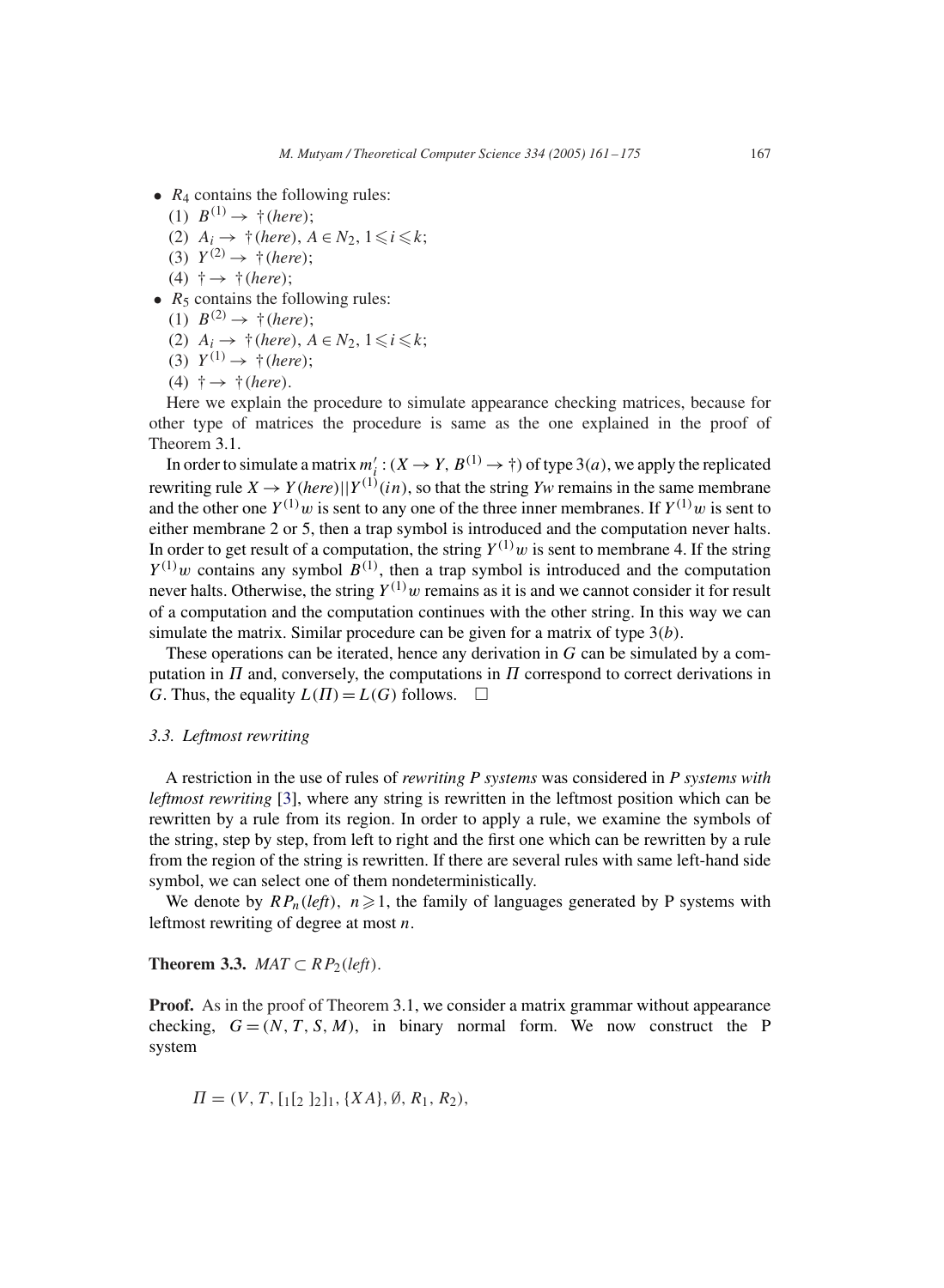where:

- $V = N_1 \cup N_2 \cup \{g, f, f', \dagger\} \cup \{X', X_i \mid X \in N_1, 1 \leq i \leq k\} \cup \{A_i, A' \mid A \in N_2, 1 \leq i \leq k\} \cup$  $\{f_i \mid 1 \leq i \leq k\};$
- $R_1$  contains the following rules:
	- (1)  $A \rightarrow A'(here)$ ,  $A \in N_2$ ;
	- (2)  $A \rightarrow A_i x (in)$ , for  $m_i : (X \rightarrow Y, A \rightarrow x)$ ,  $1 \leq i \leq k$ ;
	- (3)  $A_i \to A_{i-1}(in)$ ,  $1 < i \leq k$ ,  $A \in N_2$ ;
	- (4)  $A_1 \rightarrow g(in)$ ,  $A \in N_2$ ;
	- (5)  $Y' \rightarrow Y(here)$ ,  $Y \in N_1$ ;
	- (6)  $f' \rightarrow \lambda(out);$
	- (7)  $g \rightarrow \dagger$  (*here*);
	- (8) †→ †(*here*);
- $R_2$  contains the following rules:
	- (1)  $X \to Y_i(out)$ , for  $m_i : (X \to Y, A \to x)$ ,  $Y \in N_1 \cup \{f\}$ ,  $1 \leq i \leq k$ ;
	- (2)  $Y_i \to Y_{i-1}(out), Y \in N_1 \cup \{f\}, 1 < i \leq k;$
	- (3)  $Y_1 \to Y'$  (here),  $Y \in N_1 \cup \{f\};$
	- (4)  $A' \rightarrow A(here)$ ,  $A \in N_2$ ;
	- (5)  $g \rightarrow \lambda(out);$
	- (6)  $A_i \rightarrow \dagger$  (*here*),  $A \in N_2$ ,  $1 < i \leq k$ ;
	- $(7)$   $\dagger \rightarrow \dagger$  (*here*).

Initially we have  $XA$  in membrane 1. Let us suppose that at a particular instance we have the following configuration:

 $[1Xw_1Aw_2[2]_2]_1.$ 

We assume that  $A \notin w_1$ . If we want to simulate a matrix  $m_i : (X \to Y, A \to x)$ , we first change all nonterminals from  $N_2$  in  $w_1$  to their primed version by using  $R_1(1)$ . We now apply  $R_1(2)$  so that the configuration is changed to  $\left[\frac{1}{2}Xw_1'A_1xw_2\right]_1$ . Note that  $w_1'$  indicates the primed version of  $w_1$ . In membrane 2 only one rule,  $R_1(1)$ , can be applied. After applying the rule, the configuration of the system is changed to  $[1Y_jw_1'A_ixw_2[2]_2]_1$ . We now decrease the subscript values of both Y and A. As explained in the proof of the previous theorem, if the values of  $i$  and  $j$  are not equal, then we get no result of the computation. Otherwise, at some stage we get the following configuration:

 $[1Y_1w'_1A_1xw_2[_2]_2]_1.$ 

We now apply  $R_1(4)$  so that g is introduced in the sentential form and the resulting string is send to membrane 2. In membrane 2 we apply  $R_2(3)$ . Since the target of  $R_2(3)$  is here, the string remains in the same membrane so that we can convert all primed nonterminals to their original form by repeatedly applying  $R_2(4)$ . We now erase g and sent the resulting string to membrane 1. In membrane 1 we apply  $R_1(5)$  so that Y' becomes Y and this completes the correct simulation of the matrix  $m_i$ . We repeat this process until the symbol  $f'$  is introduced in the sentential form. By applying  $R_1(8)$ , we erase the symbol  $f'$  and send the resulting string to the environment. Since the result of the computation is the correct simulation of the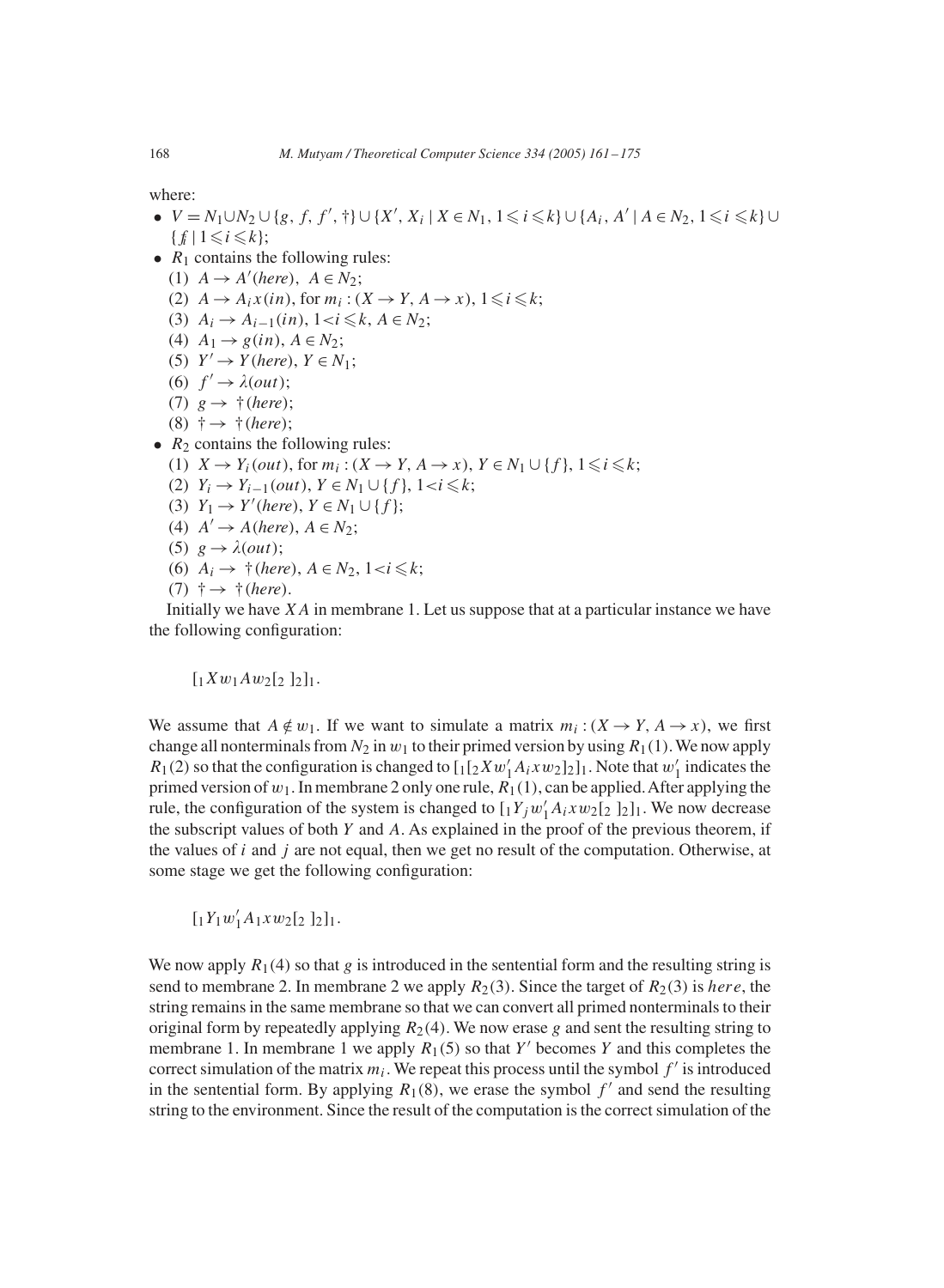matrix grammar, we have  $L(G) = L(\Pi)$ , hence  $MAT \subseteq RP_2(left)$ . The inclusion is proper, because  $EOL \subseteq RP_2(\text{left})$  [3] and  $EOL - MAT \neq \emptyset$ . □

In [9], it was proven that the universality for a rewriting P system with leftmost rewriting can be achieved with *five* membranes. Among the five membranes, three membranes were used for simulating matrices of type 2 and 4 and other two membranes were used for simulating matrices of type 3. But from the above theorem we know that only two membranes are enough for simulating matrices of type 2 and 4. Hence, we can get the following result:

**Theorem 3.4.**  $RE = RP_4(\text{left}).$ 

# **4. Conditional communication**

A variant of rewriting P systems was considered in [1], where restrictions are imposed on the communication of string-objects through membranes. Each membrane in a membrane system is associated with both *permitting* and *forbidding* conditions. The conditions can be of the following forms:

*Empty*: no restriction is imposed on strings, they can freely exit the current membrane or enter any of the directly inner membranes; an empty permitting condition is denoted by (true, tar), tar  $\in \{in, out\}$ ; an empty forbidding condition is denoted by  $(false, nottar)$ ,  $tar \in \{in, out\};$ 

*Symbol checking*: each permitting condition is of the form  $(a, tar)$  and each forbidding condition is of the form  $(a, not tar)$ , where  $tar \in \{in, out\}$  and a is a symbol from the total alphabet of the system; a string w can go to a lower membrane only if there is a pair  $(a, in)$ as a permitting condition in the current membrane with  $a \in w$ , and for each  $(b, \text{notin})$  in the forbidding condition set of the current membrane we have  $b \notin w$ ; In a similar way, we can explain the procedure to send a string to outer membranes;

*Substring checking*: instead of single symbols, here we consider substrings for both permitting and forbidding conditions.

The above conditions can be represented as *empty*, *symb*, and  $sub<sub>k</sub>$ , respectively, where  $k$  is the length of the longest string in all permitting and forbidding conditions.

Computations can be defined in the usual way.After rewriting a string, the resulting string can be checked against the permitting and forbidding conditions of the current membrane. If it fulfills the requested conditions, it will be immediately sent out of the membrane or to an inner membrane, if any exists; if it fulfills both in and *out* conditions, it is sent either out of the membrane or to a lower membrane. If a string cannot be rewritten, it is directly checked against the communication conditions, and, as above, it leaves the membrane (or remains inside forever) depending on the result of this checking. That is, the rewriting has priority over communication: we first try to rewrite a string and only after that do we try to communicate the result of the rewriting or the string itself if no rewriting is possible on it.

The result of a computation consists of all terminal strings sent out of the system. We denote by  $RP_n(rw, \alpha, \beta), n \geq 1, \alpha, \beta \in \{empty, symbol\} \cup \{subk | k \geq 2\}$ , the family of lan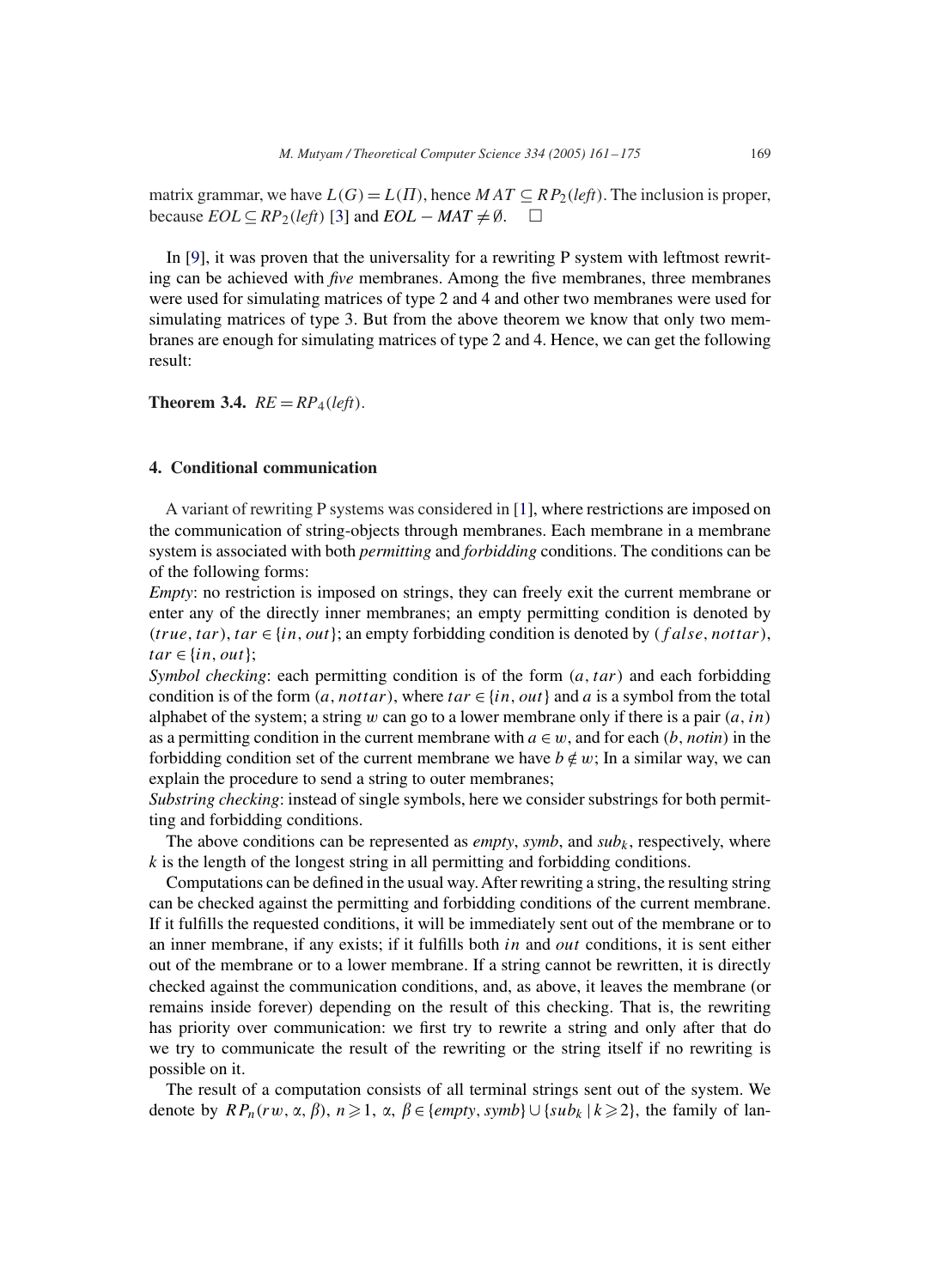guages generated by P systems of degree at most  $n$  and with permitting conditions of type  $\alpha$  and forbidding conditions of type  $\beta$ .

In [1], it was proven that P systems of degree 4 with permitting conditions of type  $sub<sub>2</sub>$ and forbidding conditions of type *symb* are computationally universal. We improve the result and show that three membranes are enough for achieving the universality.

**Theorem 4.1.**  $RE = RP_3(rw, sub_2, symbol)$ .

**Proof.** Let us consider a *type* 0 grammar  $G = (N, T, S, P)$ , in Penttonen normal form, with the noncontext-free rules from P labelled in a one-to-one manner, and construct the system

$$
\Pi = (V, T, [1[2[3 332], [58], \emptyset, \emptyset, (R_1, P_1, F_1), (R_2, P_2, F_2), (R_3, P_3, F_3)),
$$

with the following components:

$$
V = N \cup T \cup \{A', A'' \mid A \in N\};
$$
  
\n
$$
R_1 = \{A \rightarrow x \mid A \rightarrow x \in P\}
$$
  
\n
$$
\cup \{B \rightarrow (B, r) \mid r : AB \rightarrow AC \in P\}
$$
  
\n
$$
\cup \{A \rightarrow A \mid A \in N\};
$$
  
\n
$$
P_1 = \{((A, r), in) \mid A \in N\};
$$
  
\n
$$
F_1 = \{(A, notout), ((A, r), notout) \mid A \in N\};
$$
  
\n
$$
R_2 = \{A' \rightarrow A \mid A \in N\}
$$
  
\n
$$
\cup \{(A, r) \rightarrow (A, r) \mid A \in N\};
$$
  
\n
$$
P_2 = \{(A(B, r), in) \mid r : AB \rightarrow AC\}
$$
  
\n
$$
\cup \{(true, out)\};
$$
  
\n
$$
F_2 = \{((A, r), notout), (A', notout) \mid A \in N\};
$$
  
\n
$$
R_3 = \{(B, r) \rightarrow C' \mid r : AB \rightarrow AC \in P\};
$$
  
\n
$$
P_3 = \{(A', out) \mid A \in N\};
$$
  
\n
$$
F_3 = \{(false, notout)\}.
$$

The system works as follows:

The initial configuration of the system is  $[1S[2]3]3]2]1$ . The context-free rules from P are present in  $R_1$  as rewriting rules, hence we can simulate them without any difficulty. Let us assume that we have a string  $w_1ABw_2$  in membrane 1. In order to simulate a rule  $r: AB \to AC \in P$ , we apply the rule  $B \to (B, r)$  on the string so that the resulting string is sent to membrane 2. The string is sent to membrane 3 only if it has a substring of the form  $A(B, r)$  such that  $r : AB \to AC \in P$ . Otherwise, by repeated application of the rule  $(B, r) \rightarrow (B, r)$  in membrane 2, the computation never halts. In membrane 3, we replace the symbol  $(B, r)$  with  $C'$  and send the resulting string to membrane 2.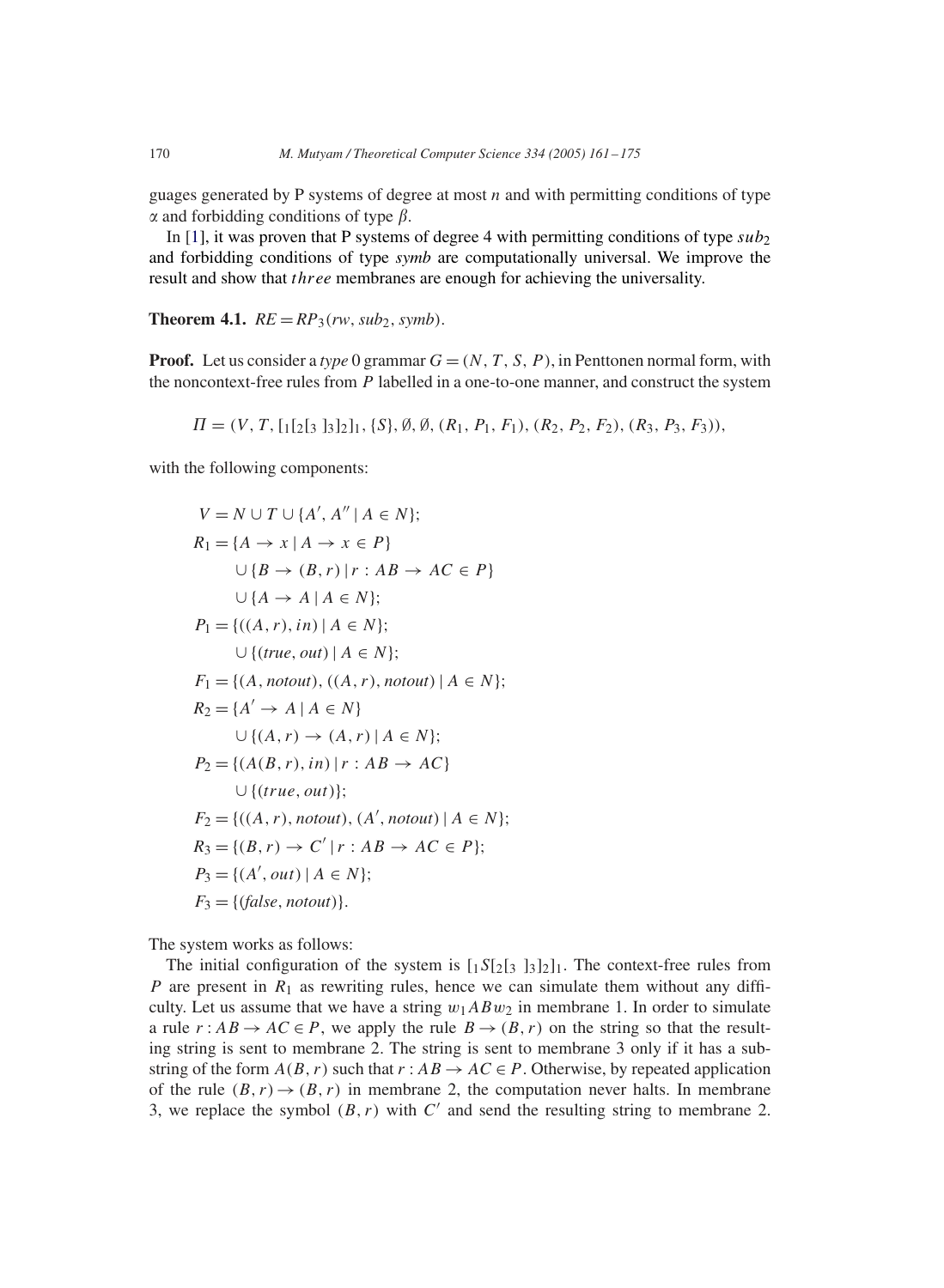From membrane 2, the string is sent to membrane 1 by applying the rule  $A' \rightarrow A$ . In this way we complete the simulation of the rule.

The process can be iterated until no nonterminal is present in the sentential form. Hence, each derivation in G can be simulated in  $\Pi$  and, conversely, all halting computations in  $\Pi$ correspond to correct derivations in  $G$ . Therefore, the computation in  $\Pi$  can stop only after reaching a terminal string with respect to G. Thus, we have  $L(G) = L(\Pi)$ .  $\square$ 

In [1], it was proven that P systems of degree 6 with both permitting and forbidding conditions of type symb are computationally universal. We improve the result and show that five membranes are enough for achieving the universality.

**Theorem 4.2.**  $RE = RP<sub>5</sub>(rw, symbol, symbol)$ .

**Proof.** Let us consider a matrix grammar  $G = (N, T, S, M, F)$ , in strong binary normal form. We now construct the system

$$
\Pi = (V, T, [1[2[3]3]2[4]4[5]5], \{XA\}, \emptyset, \emptyset, \emptyset, \emptyset, (R_1, P_1, F_1), \ldots, (R_5, P_5, F_5)),
$$

with the following components:

$$
V = N \cup T \cup \{A_i, A'_i \mid A \in N_2, 1 \leq i \leq k\}
$$
  
\n
$$
\cup \{X', X_i, X'_i \mid X \in N_1 \cup \{f\}, 1 \leq i \leq k\}
$$
  
\n
$$
\cup \{A' \mid A \in N_2\} \cup \{X^{(1)}, X^{(2)}, X' \mid X \in N_1\};
$$
  
\n
$$
R_1 = \{A \rightarrow xA_i \mid m_i : (X \rightarrow Y, A \rightarrow x), Y \in N_1 \cup \{f\}, 1 \leq i \leq k\}
$$
  
\n
$$
\cup \{X \rightarrow Y^{(1)} \mid m'_i : (X \rightarrow Y, B^{(1)} \rightarrow \dagger)\}
$$
  
\n
$$
\cup \{X' \rightarrow X \mid X \in N_1\}
$$
  
\n
$$
\cup \{f' \rightarrow \lambda\};
$$
  
\n
$$
P_1 = \{(A_i, in) \mid A \in N_2, 1 \leq i \leq k\}
$$
  
\n
$$
\cup \{(X^{(j)}, in) \mid X \in N_1, j \in \{1, 2\}\}
$$
  
\n
$$
\cup \{(true, out)\};
$$
  
\n
$$
F_1 = \{(X, notout) \mid X \in N_1 \cup N_2\}
$$
  
\n
$$
\cup \{(false, notin)\};
$$
  
\n
$$
R_2 = \{X \rightarrow Y_i \mid m_i : (X \rightarrow Y, A \rightarrow x), Y \in N_1 \cup \{f\}, 1 \leq i \leq k\}
$$
  
\n
$$
\cup \{X'_i \rightarrow X_i \mid X \in N_1 \cup \{f\}, 1 \leq i \leq k\}
$$
  
\n
$$
\cup \{A'_i \rightarrow A_{i-1} \mid A \in N_2, 1 < i \leq k\}
$$
  
\n
$$
\cup \{A'_1 \rightarrow \lambda \mid A \in N_2\}
$$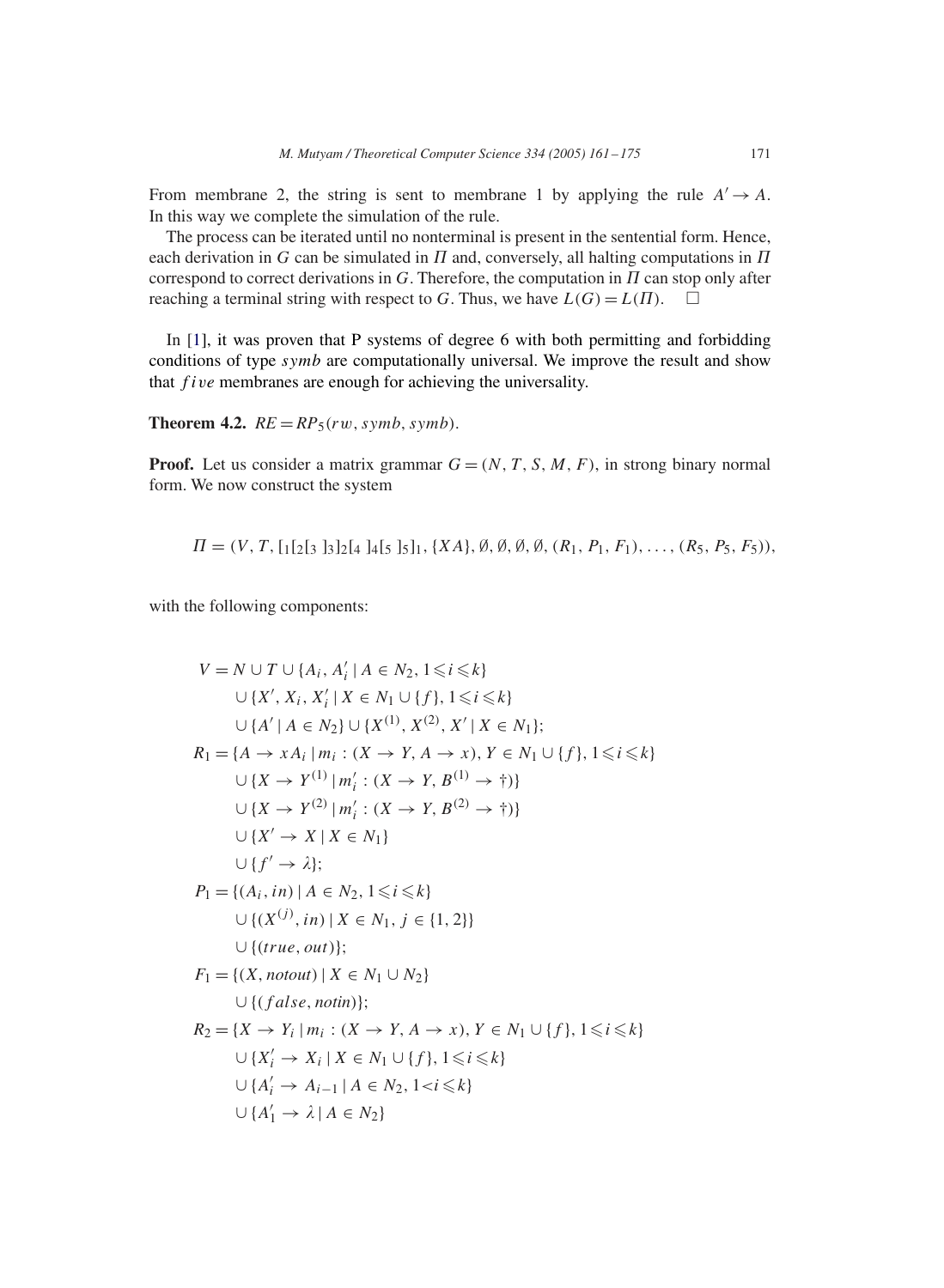$$
∪\{X' \rightarrow X' | X \in N_1 \cup \{f\}\}\
$$
  
\n
$$
∪\{X_i \rightarrow X_i | X \in N_1 \cup \{f\}, 1 \leq i \leq k\}\
$$
  
\n
$$
∪\{X^{(j)} \rightarrow X^{(j)} | X \in N_1, j \in \{1, 2\}\};
$$
  
\n
$$
P_2 = \{(X_i, in) | X \in N_1, 1 \leq i \leq k\}\
$$
  
\n
$$
∪\{(true, out)\};
$$
  
\n
$$
F_2 = \{(X, notin), (X, notout) | X \in N_1\}\
$$
  
\n
$$
∪\{(X', notin), (X'_i, notout), (X'_i, notin) | X \in N_1 \cup N_2 \cup \{f\}, 1 \leq i \leq k\}\
$$
  
\n
$$
∪\{(X^{(j)}, notin), (X^{(j)}, notout) | X \in N_1\};
$$
  
\n
$$
R_3 = \{A_i \rightarrow A'_i | A \in N_2, 1 \leq i \leq k\}
$$
  
\n
$$
∪\{X_i \rightarrow X'_{i-1} | X \in N_1 \cup \{f\}, 1 \leq i \leq k\}
$$
  
\n
$$
∪\{X_1 \rightarrow X' | X \in N_1 \cup \{f\}, 1 \leq i \leq k\}
$$
  
\n
$$
P_3 = \{(true, out)\};
$$
  
\n
$$
P_3 = \{(true, out)\};
$$
  
\n
$$
P_4 = \{B^{(1)} \rightarrow B^{(1)} | B \in N_2\}
$$
  
\n
$$
∪\{X^{(2)} \rightarrow X^{(2)} | X \in N_1\}
$$
  
\n
$$
∪\{A_i \rightarrow A_i | A \in N_2, 1 \leq i \leq k\};
$$
  
\n
$$
P_4 = \{(C, out) | X \in N_1\};
$$
  
\n
$$
P_5 = \{(B^{(1)}, notout) | B \in N_2\}
$$
  
\n
$$
V_{\{A_i, notout\} | B \in N_2\}
$$
  
\n
$$
V_{\{A_i, notout\} | A \in N_2, 1
$$

The system works as follows:

The initial configuration of the system is  $[1XA[2]3]3]2[4]4[5]3]1$ . Let us suppose that at a particular instance we have a configuration  $[1 X w_1 A w_2 [2]_3 3]_2 [4]_4 [5]_5]_1$ . In order to simulate a matrix  $m_i$ :  $(X \to Y, A \to x)$ , we apply the rule  $A \to xA_i$  so that the resulting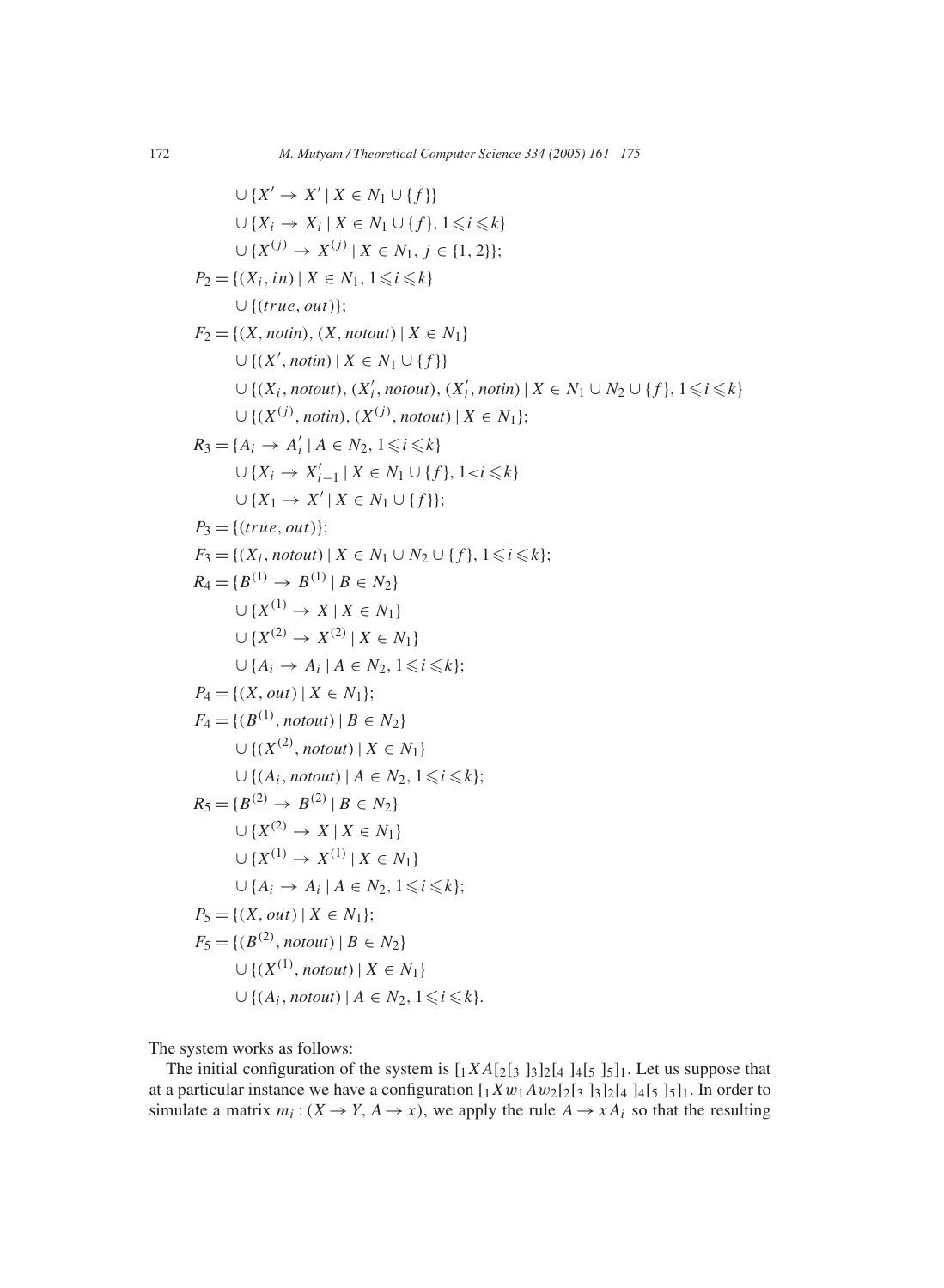string can be sent to one of the inner membranes. If the string is sent to either membrane 4 or 5, the computation never halts. Otherwise, in membrane 2, we apply a rule of the form  $X \rightarrow Y_i$  and send the resulting string to membrane 3. In membrane 3, we replace  $A_i$  with  $A'_i$  and  $Y_j$  with  $Y'_{j-1}$  and send the resulting string to membrane 2. In membrane 2, we replace  $A'_i$  with  $A_{i-1}$  and  $Y'_j$  with  $Y_j$  and send the resulting string to membrane 3. We repeat this process till the subscript of either A or Y becomes 1. If the subscript of  $A$  is smaller than that of  $Y$ , after certain steps of computation we have a configuration  $[1[2Y_{j-i}w_1xA'_1w_2]_3]_3]_2[4]_4[5]_5]_1$ . We now erase the symbol  $A'_1$  but the resulting string cannot be sent to membrane 1 due to the presence of  $Y_{j-i}$  and the computation never halts. On the other hand, if the subscript of  $Y$  is smaller than that of  $A$ , after certain steps of computation we have a configuration  $\left[\frac{1}{2}Y'w_1xA_{i-j}w_2\right]$  and  $\left[\frac{1}{2}\right]$  and  $\left[\frac{1}{2}\right]$ . The string cannot be sent to membrane 3 due to the presence of  $Y'$  and the computation never halts. The only way in which we get the correct simulation is to have the same subscripts for both  $A$  and  $Y$ . In such a case, after certain steps of computation we have a configuration  $\left[\frac{1}{2}Y'w_1xA'_1w_2\right]$   $\left[\frac{1}{3}\right]_2\left[\frac{1}{4}\right]_4\left[\frac{1}{5}\right]_1$ . We now erase the symbol  $A'_1$  and send the string to membrane 1, where we replace  $Y'$  with Y. In this way we complete the simulation of the matrix. The same procedure can be applied for simulating a matrix of type 4 except the last step, where we erase the symbol  $f'$ . If the resulting string contains any nonterminal, the computation never halts. Otherwise, the string is sent out.

In order to simulate a matrix  $m'_i$ :  $(X \to Y, B^{(1)} \to \dagger)$ , we apply the rule  $X \to Y^{(1)}$  so that the resulting string can be sent to one of the inner membranes. If the string is sent to membrane 2 or 5, the computation never halts. Otherwise, in membrane 4, we replace the symbol  $Y^{(1)}$  with Y. The resulting string can be sent out, only if it does not contain the symbol  $B^{(1)}$ . Hence we get the correct simulation of the matrix. In a similar way we can explain the simulation of matrices of the form  $m': (X \rightarrow Y, B^{(2)} \rightarrow \dagger)$ .

The process can be iterated until no nonterminal is present in the sentential form. Hence, each derivation in G can be simulated in  $\Pi$  and, conversely, all halting computations in  $\Pi$ correspond to correct derivations in  $G$ . Therefore, the computation in  $\Pi$  can stop only after reaching a terminal string with respect to G. Thus, we have  $L(G) = L(\Pi)$ .

#### **5. Contextual processing**

Instead of context-free rules for processing string-objects, contextual rules were considered in [7], where the derivations are taking place depending on the contexts. Combining context-free rules and contextual rules for processing string-objects, a new class of P systems, called *hybrid P systems*, were introduced in [5] and studied in [8]. In [8], it was shown that *four* membranes are needed for proving the universality for hybrid P systems with *finite* choice.

We improve the universality result for hybrid P systems with  $finite$  choice and show that only three membranes are enough. The improvement is achieved by considering a *type* 0 grammar in Penttonen normal form, instead of Kuroda normal form considered in [8].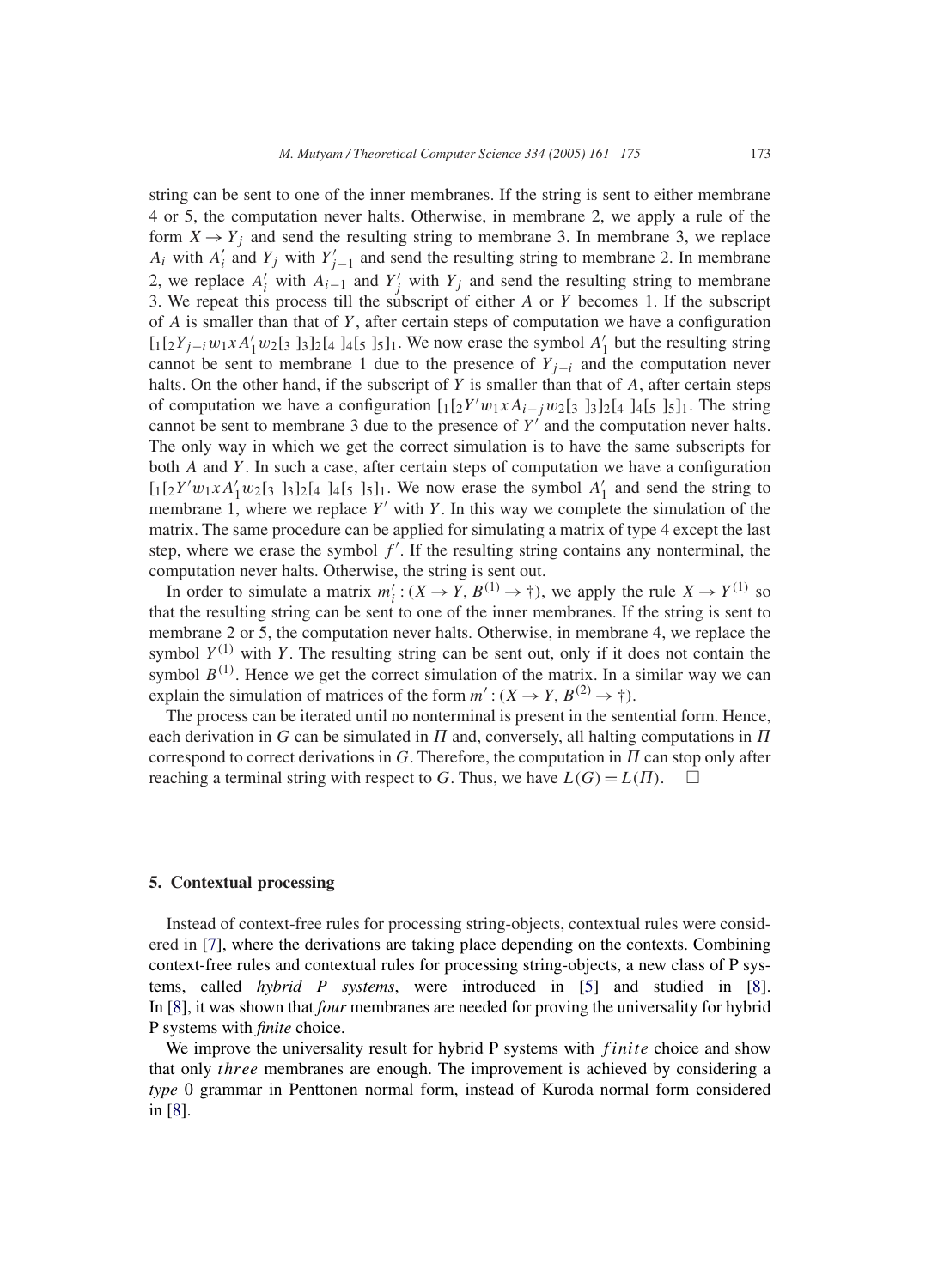**Theorem 5.1.**  $RE = Hyp_3(FIN, in)$ .

**Proof.** Let  $G = (N, T, S, P)$  be a *type* 0 grammar in Penttonen normal form. Assume that all non context-free rules in  $P$  are labelled in a one-to-one manner. We construct the hybrid P system

$$
\Pi = (V, T, [1[2[3\ 3]2]1, \emptyset, \emptyset, \{S\}, R_1, R_2, R_3, 3),
$$

where:

- $V = N \cup T \cup \{A' \mid A \in N\} \cup \{[B, r] \mid r : AB \rightarrow CD \in P\};$
- $R_1$  contains the following rules: (1)  $[B, r] \rightarrow C'(in)$ , for  $r : AB \rightarrow AC \in P$ ;
- $R_2$  contains the following rules:
	- (1)  $(A[B, r], (\lambda, \lambda), out),$  for  $r : AB \rightarrow AC \in P$ ;
	- (2)  $[B, r] \rightarrow [B, r]$ (*here*);
	- (3)  $C' \rightarrow C(in)$ ,  $C \in N$ ;
- $R_3$  contains the following rules:
	- (1)  $A \rightarrow x$  (*here*), for  $A \rightarrow x \in P$ ;
	- (2)  $B \rightarrow [B, r](out)$ , for  $r : AB \rightarrow AC \in P$ .

The system works as follows:

The initial configuration of the system is  $\lceil \frac{1}{2} \rceil \lceil \frac{3}{2} \rceil \lceil \frac{1}{2} \rceil$ . The context-free rules from P are present in  $R_3$  as rewriting rules, hence we can easily simulate them. Let us assume that we have a string  $w_1ABw_2$  in membrane 3. The only way to move the string to membrane 2 is by using a rule of the form  $B \to [B, r](out)$ . Assume that we use the rule  $B \to [B, r](out)$ corresponding to some rule  $r : AB \rightarrow AC \in P$ . The resulting string is sent to membrane 2, where we can apply either  $[B, r] \rightarrow [B, r]$  *(here*) or a rule of the form  $(A[B, r], (\lambda, \lambda), out)$ such that  $r : AB \to AC \in P$ . If the string does not contain the symbol A (which helps in applying the rule  $(A[B, r], (\lambda, \lambda), out)$ , the computation never halts due to the repeated application of the rule  $[B, r] \rightarrow [B, r]$  (*here*). In order to proceed further, the string should contain the symbol A so that we can apply the latter rule and send the string to membrane 1. We can send the string from membrane 1 to 2 by replacing the symbol  $[B, r]$  to  $C'$  such that  $r: AB \to AC \in P$ . In membrane 2, we apply the rule  $C' \to C(in)$  so that the string is sent to membrane 3. In this way we get the correct result of simulating the rewriting of the string  $w_1ABw_2$  by means of the rule  $r: AB \rightarrow AC \in P$ .

The process can be iterated until no nonterminal is present in the sentential form. Hence, each derivation in G can be simulated in  $\Pi$  and, conversely, all halting computations in  $\Pi$ correspond to correct derivations in  $G$ . Therefore, the computation in  $\Pi$  can stop only after reaching a terminal string with respect to G. Thus, we have  $L(G) = L(\Pi)$ .  $\square$ 

# **6. Conclusion**

In this paper we gave some improved results in rewriting P systems. It is an open problem whether or not the results of Theorems 3.2 and 4.2 can be improved. We conjecture that the result of Theorem 3.4 cannot be improved further.